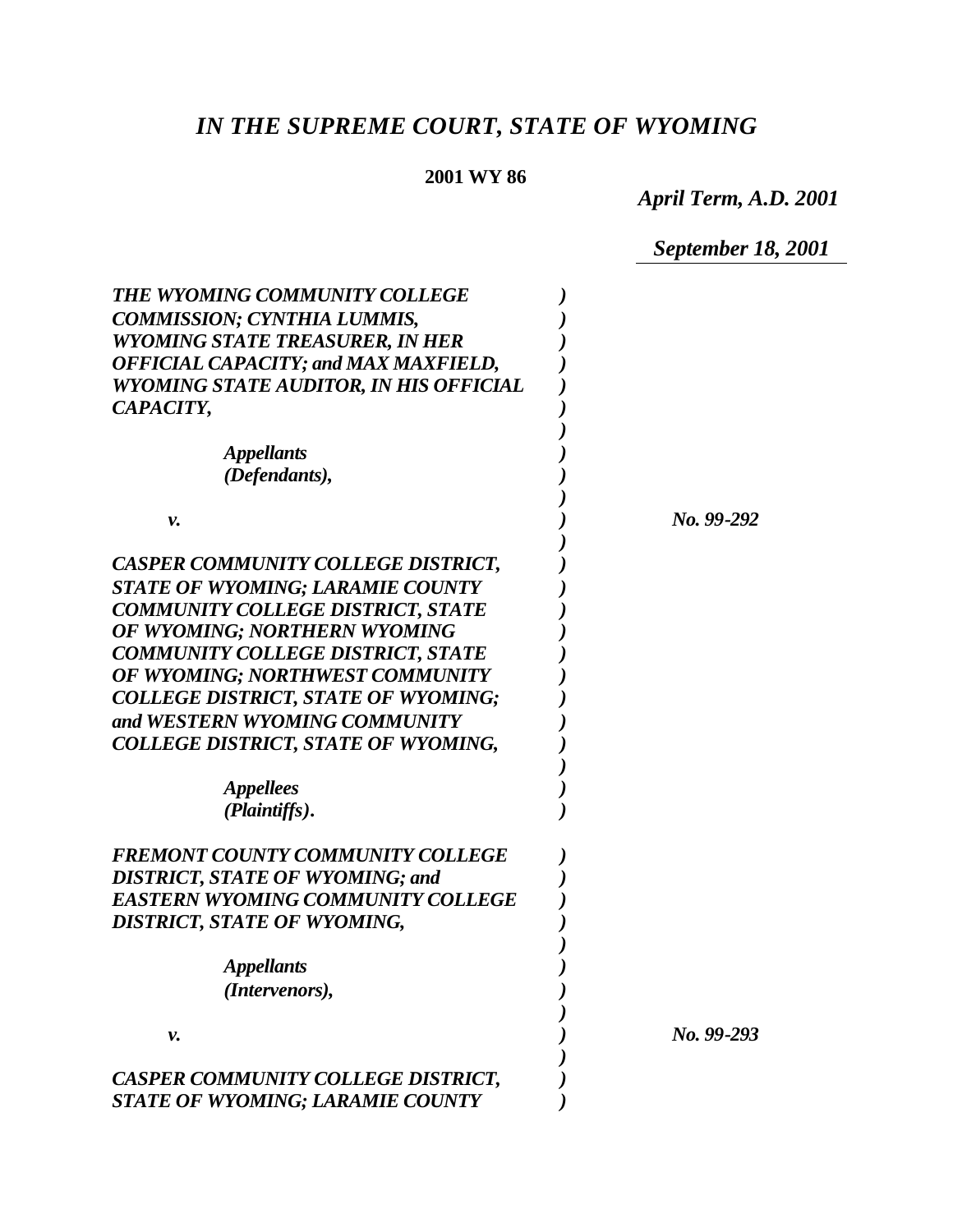| COMMUNITY COLLEGE DISTRICT, STATE          |  |
|--------------------------------------------|--|
| OF WYOMING; NORTHERN WYOMING               |  |
| <b>COMMUNITY COLLEGE DISTRICT, STATE</b>   |  |
| OF WYOMING; NORTHWEST COMMUNITY            |  |
| <b>COLLEGE DISTRICT, STATE OF WYOMING;</b> |  |
| and WESTERN WYOMING COMMUNITY              |  |
| COLLEGE DISTRICT, STATE OF WYOMING,        |  |
|                                            |  |
| <b>Appellees</b>                           |  |
| (Plaintiffs).                              |  |

# *Appeal from the District Court of Sweetwater County:* **The Honorable Jere Ryckman, Judge**

#### *Representing Appellants:*

Gay Woodhouse, Attorney General, and Rowena L. Heckert, Deputy Attorney General. Argument by Ms. Heckert.

# *Representing Appellants (Intervenors):*

John M. Walker of Hickey, Mackey, Evans & Walker, Cheyenne, WY, and Wesley A. Roberts of Roberts & Watkins, Riverton, WY. Argument by Messrs. Walker and Roberts.

#### *Representing Appellees:*

Tracy J. Copenhaver of Copenhaver, Kath & Kitchen, Powell, WY; Ford T. Bussart of Bussart, West, Rossetti, Piaia & Tyler, Rock Springs; Wallace L. Stock of Bailey & Stock, Cheyenne, WY; Houston Williams of Williams, Porter, Day & Neville, Casper, WY; and Hayden F. Heaphy, Jr. of Davis & Cannon, Sheridan, WY. Argument by Messrs. Copenhaver and Bussart.

# Before **LEHMAN, C.J.**, and **THOMAS,\* MACY,\*\*** and **GOLDEN, JJ.**, and **SPANGLER, D.J., Ret.**

**Lehman, C.J.**, delivered the opinion of the court. **Spangler, D.J., Ret.**, filed a dissenting opinion.

\*Concurred prior to retirement. \*\*Retired June 2, 2000.

> **NOTICE:** *This opinion is subject to formal revision before publication in Pacific Reporter Third. Readers are requested to notify the Clerk of the Supreme Court, Supreme Court Building, Cheyenne, Wyoming 82002 of any typographical or other formal errors in order that corrections may be made before final publication in the permanent volume.*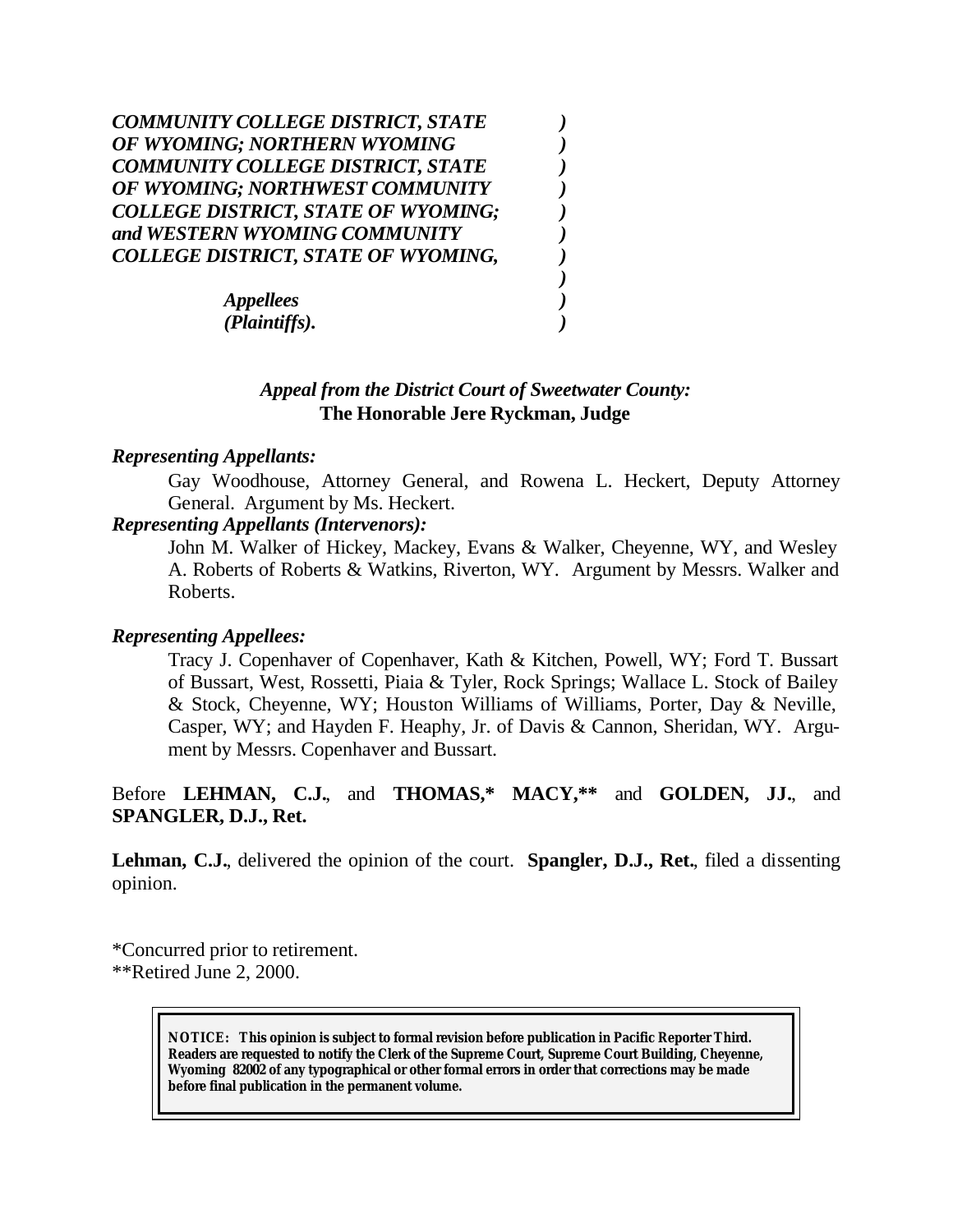#### **LEHMAN, Chief Justice.**

[¶1] Appellants, Wyoming Community College Commission et al. (Commission) and Intervenor Community Colleges seek reversal of the district court's grant of declaratory judgment in favor of appellee Community Colleges. The district court ruled the defendant Commission had violated its governing statutes and its own rules by distributing funds appropriated for salary increases outside of the general distribution formula established pursuant to Wyo. Stat. Ann. § 21-18-202(a)(xiv) (Lexis 1999). The district court then granted summary judgment to the appellee Community Colleges and ordered the Commission to distribute the funds through the formula. We conclude the district court erred in its interpretation of the applicable statutes and reverse and remand with instructions to enter an order consistent with this opinion.

#### *ISSUES*

[¶2] Appellant Commission presents the following issues for review:

I. Does the Court have subject matter jurisdiction when a declaratory judgment action has been used as a substitute for a petition for review of a final agency action?

II. In administering the state support for the community college system, may the Wyoming Community College Commission distribute money appropriated to raise salaries to a specific level in the manner which best effectuates the legislative intent for making the appropriation?

III. Is a reasonable harmonization by the Commission of the statutes it implements entitled to judicial deference?

IV. Was the Commission required to promulgate the funding formula as a rule, and can a statement of Commission policy become a rule without having been promulgated in substantial compliance with the W.A.P.A.?

V. Is the Commission practice of effectuating the intent of the Legislature appropriate and lawful?

Appellee Community Colleges state the issues thus:

A. The trial court and this court have subject matter jurisdiction over this declaratory judgment action.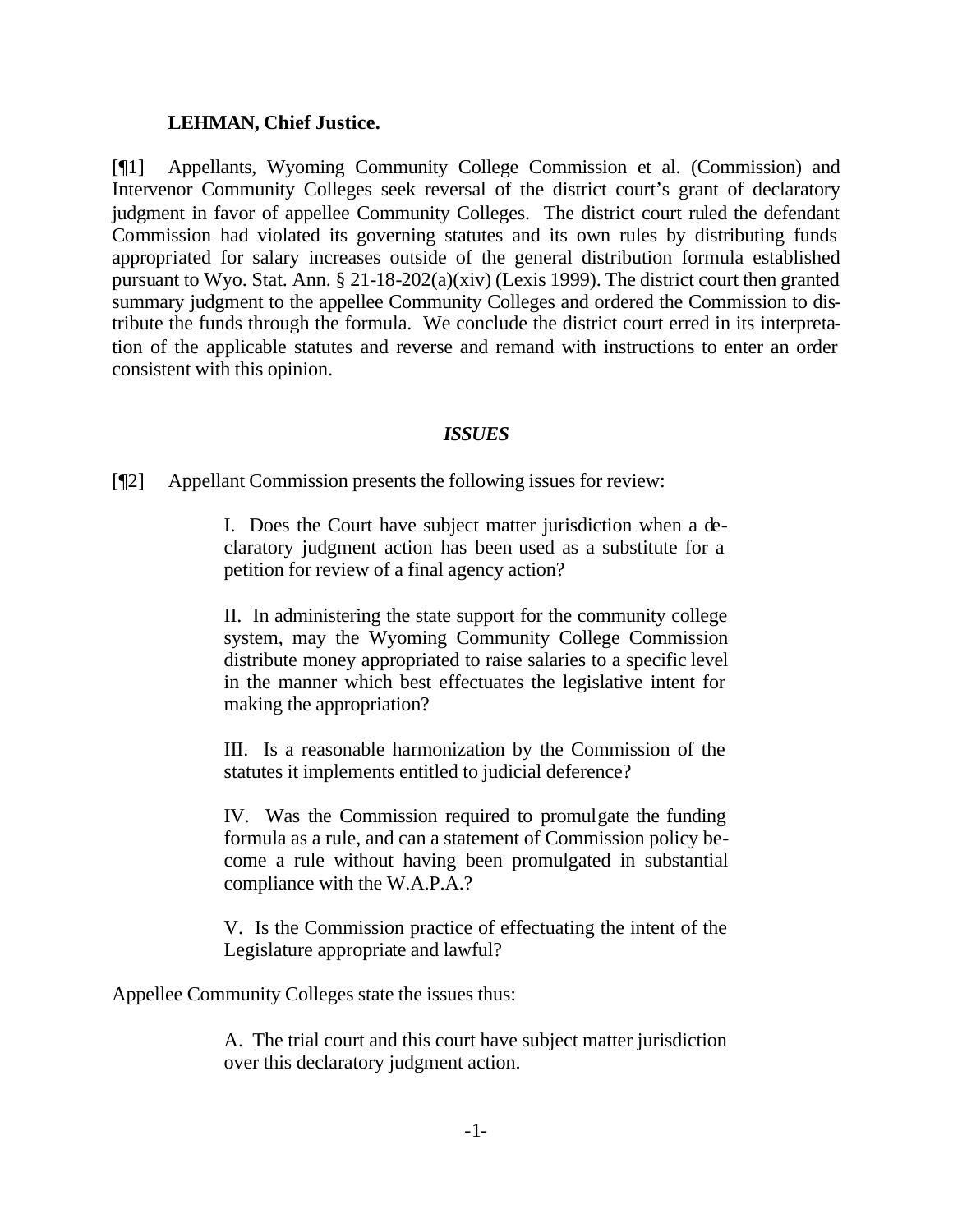B. The trial court properly interpreted Wyoming statutes and properly ruled that the Wyoming Community College Commission violated those statutes.

C. The Wyoming Community College Commission violated its own rules.

D. The Wyoming Community College Commission violated its own policy and procedures.

Appellant-Intervenor Community Colleges presents this additional issue:

I. Did the trial court commit error when it failed to take into consideration the Wyoming Legislature's acquiescence in the final decision of the WCCC?

#### *FACTS*

[¶3] The Wyoming Community College Commission is an agency charged with, among other duties, the operation and maintenance of the state's community college system as well as the administration and distribution of state support authorized by the legislature for Wyoming's seven community college districts.<sup>1</sup> In 1996, in recognition of the effect of wage levels on the retention of quality staff within the community college system, the Commission and community colleges cooperatively adopted a "salary comparator policy." This policy expressed the Commission's goal that faculty, non-teaching professional, and administrator salaries reach 100% of the *mean* salary for each category of employee as reported in the Mountain States' Association of Community Colleges (MSACC) annual salary survey. Stated more simply, the goal was to match the region's average salary for each category of employee. The policy also outlined the goal that support staff salaries reach 100% of local, in-state, market salary surveys for comparable positions. The MSACC salary survey's mean and local, in-state, market surveys were the two "comparator groups" to which Wyoming salaries of each category were to be compared.

[¶4] In 1997, the Commission determined that as part of its 1999-2000 biennium standard budget request to the legislature it would ask for funding to allow the colleges to achieve the state policy salary goal of reaching 90% of comparator group levels. The Commission later determined that as part of its 1999-2000 biennium exception budget request it would ask for additional funds to allow the colleges to achieve the Commission's own salary goal of reaching 100% (the mean) of comparator group levels. To that end, the Commission requested that each of the state's seven community colleges calculate and report the funding it would need to achieve both the 90% and 100% target salary levels as compared to the appli-

<sup>&</sup>lt;sup>1</sup> Wyo. Stat. Ann. § 21-18-202(a)(ii) & (vii) (Lexis 1999).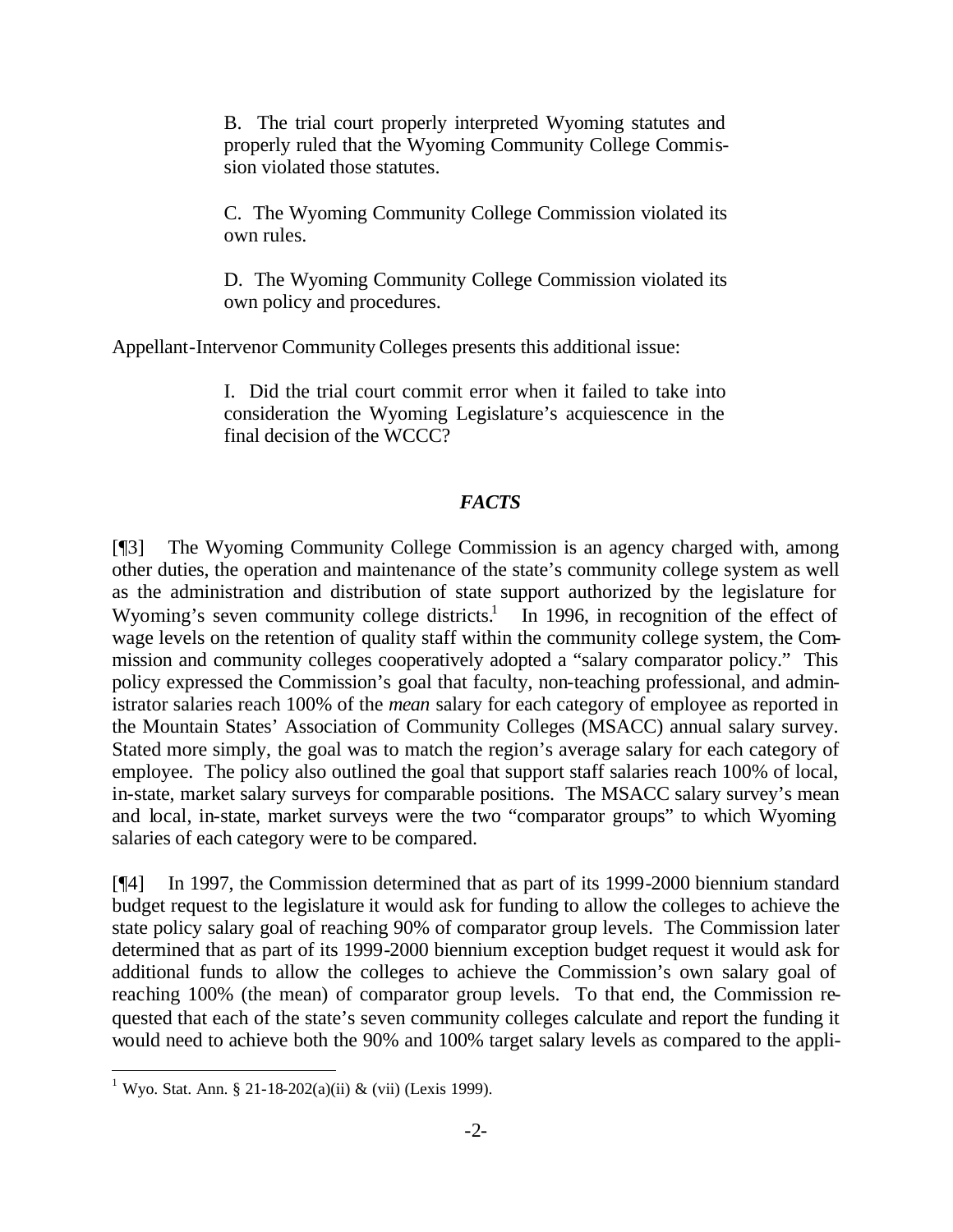cable comparator groups. The Commission neither specified a uniform method to be utilized by the community colleges in calculating their salary and benefits needs nor analyzed the colleges' submissions to determine whether comparable methods were used. The figures submitted by each community college for the biennium are outlined below as Table 1:

| College                        |             | 90% funding level request 100% funding level request |
|--------------------------------|-------------|------------------------------------------------------|
| Casper College                 | \$69,909    | \$776,394                                            |
| <b>Central Wyoming College</b> | \$673, 490  | \$1,696,942                                          |
| Eastern Wyoming College        | \$403,722   | \$1,104,390                                          |
| Laramie Cty. Comm. College     | \$0         | \$1,055,238                                          |
| <b>Northwest College</b>       | \$150,458   | \$1,494,074                                          |
| Northern Wy. Comm. College     | \$87,597    | \$1,083,072                                          |
| Western Wy. Comm. College      | \$0         | \$590,602                                            |
| <b>Totals</b>                  | \$1,385,176 | \$7,800,712                                          |

[¶5] The 90% level total of \$1,385,176 was incorporated into the Commission's standard budget request, presented with specific reference to the legislature's Joint Appropriations Committee, and ultimately included in the legislature's appropriation to the Commission. However, the \$1,385,176 for salary enhancement was not separately earmarked but was rather included in the general fund state aid appropriation of \$88,567,228. *See* 1998 Wyo. Sess. Laws ch. 30, § 057.

[¶6] Before distributing the appropriated funds to the colleges, the Commission examined four distribution options. Option (1) proposed distribution of all funds through the Commission's general distribution formula. The distribution formula, established pursuant to Wyo. Stat. Ann. § 21-18-202(a)(xiv) is a detailed model developed by the Commission, with input from the community colleges, that distributes funds to the colleges based upon various factors, chief among them, full time equivalency enrollment and square footage. Option (2) proposed distribution of the block grant through the general formula excepting the \$1,385,176 for salary enhancement, which would instead be distributed to each college  $\alpha$ cording to the sum previously submitted to the Commission as the college's salary need.<sup>2</sup> Option (3) proposed distribution of the block grant through the general formula excepting the salary enhancement funds and equipment replacement funds. Option (4) proposed distribution of all funding through the general formula with a caveat to colleges that they use the funds available to bring salaries to 90% of market comparator for all employee classifications. Table 2 below outlines the amounts each college would receive under options (1) and  $(2)$ :

<sup>2</sup> See Table 1 *supra.*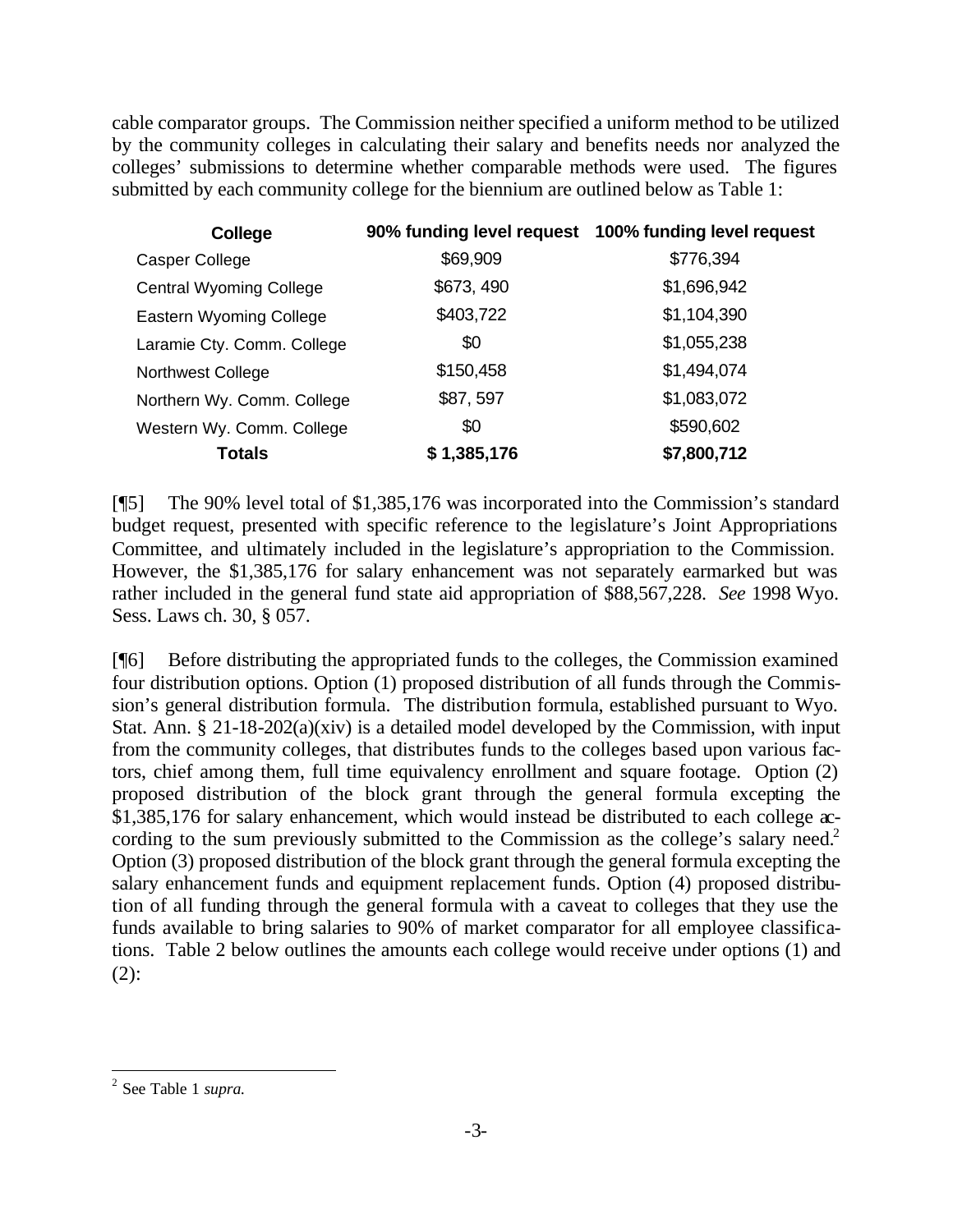| College          | <b>Total by Straight Formula</b><br>Option (1) | <b>Block Grant by Formula</b><br><b>Salary by Need</b><br>Option (2) | <b>Difference</b> |
|------------------|------------------------------------------------|----------------------------------------------------------------------|-------------------|
| Casper           | \$31,517,585                                   | \$31,277,006                                                         | $-$ \$240,579     |
| Central Wyo.     | \$12,941,777                                   | \$13, 487, 774                                                       | $+$ \$545,997     |
| Eastern Wyo.     | \$10,295,216                                   | \$10,597,517                                                         | $+$ \$302,301     |
| <b>LCCC</b>      | \$26,980,742                                   | \$26,714,948                                                         | $-$ \$265,794     |
| <b>Northwest</b> | \$19,008,832                                   | \$18,972,029                                                         | $-$ \$ 36,803     |
| Northern Wyo.    | \$18,946,999                                   | \$18,847,944                                                         | $-$ \$ 99,055     |
| Western Wyo.     | \$20,917,854                                   | \$20,711,787                                                         | $-$ \$206,067     |

[¶7] Not surprisingly, Central and Eastern Community Colleges (Appellant-Intervenors) favored Option (2) while the five remaining colleges (appellees) favored Option (1). The Academic Services Council, comprised of the seven business managers for the community colleges, citing the stability and reliability it provides, unanimously voted to recommend that all funding be distributed through the formula [Option (1)]. On April 3, 1998, after lengthy discussion of the subject, the Commission voted  $4-2$  to distribute \$1,385,176 of the state aid appropriation outside the formula as proposed by Option (2). Subsequently, a legislative member of the Joint Appropriations Committee asked the Commission to provide the methodologies used by each community college in calculating its original salary needs projections which were later included in the Commission's budget request. It was only then discovered that each college had used a different method in calculating its salary projections, thus contributing to the disparate results in requested funds.

[¶8] For example, Laramie County Community College averaged its faculty salaries, determined that its average was greater than 90% of the MSACC survey mean (the comparator group), and thus concluded that it needed \$0 to achieve the 90% salary level goal. Likewise, Casper College calculated its faculty need in the same manner and requested \$0 for faculty salary increases. The college later explained in its response to the legislator that 52% of its faculty were paid less than the 90% level of the comparator group, a statistic its method failed to accurately reflect.

[¶9] In contrast, Eastern Wyoming College did not average its faculty salaries; rather it compared each individual salary to the MSACC mean and requested funding to bring all salaries up to the 90% level. Central Wyoming College included part-time benefited employees in its calculations and split employees into two groups: those with four years or more in their positions and those with three years or less in their positions. These highlighted differences among colleges in calculating faculty salary were reflected throughout all four employee categories and were more pronounced in calculating salaries for positions not included in the MSACC annual salary survey.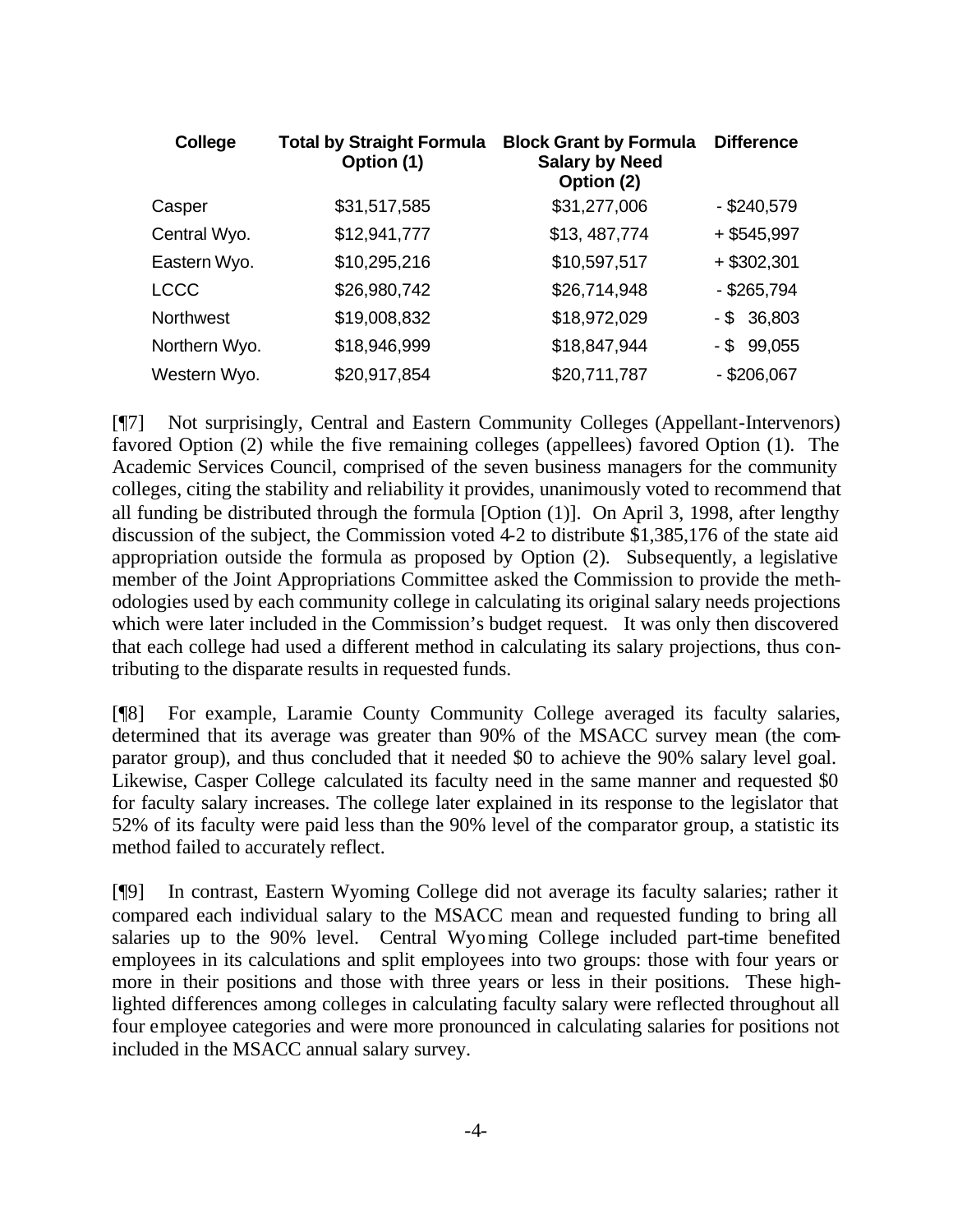[¶10] On June 25, 1998, the appellee community colleges (plaintiffs) filed a complaint for declaratory relief in district court against the Wyoming Community College Commission, the State Treasurer and State Auditor (hereinafter state defendants). The plaintiffs alleged that distributing the salary enhancement funds other than through the distribution formula was in contravention of Wyo. Stat. Ann.  $\S$  21-18-202(a)(xiv) (Lexis 1999). On July 15, 1998, the district court granted Eastern and Central Wyoming Colleges' motion to intervene. On August 11, 1998, the plaintiffs' motion for preliminary injunction was granted enjoining the state defendants from distributing the funds at issue. In July 1998, the state defendants and intervenors filed motions to dismiss alleging the court lacked subject matter jurisdiction over the claim as it was not a proper declaratory judgment action. The district court denied the motions to dismiss on December 2, 1998. On July 6, 1999, a hearing was held on all parties' motions and cross-motions for summary judgment. The district court's order of August 16, 1999, granted the plaintiffs' motion for summary judgment finding that the Commission's distribution of the salary enhancement funds violated the mandate contained within Wyo. Stat. Ann. § 21-18-202(a)(xiv). The court further ordered that the remaining balance of the disputed funds should be distributed in accordance with the distribution formula in place in April of 1998. The state defendants moved for a continuance of the preliminary injunction which was granted on August 16, 1999. This timely appeal followed.

#### *STANDARD OF REVIEW*

[¶11] When this court reviews a grant of summary judgment entered in response to a petition for declaratory judgment, we invoke our usual standard for review of summary judgments. *Fontaine v. Board of County Comm'rs*, 4 P.3d 890, 892 (Wyo. 2000); *Board of County Comm'rs v. Geringer*, 941 P.2d 742, 745 (Wyo. 1997); *Kunard v. Enron Oil & Gas Co.*, 869 P.2d 132, 134 (Wyo. 1994). The summary judgment can be sustained only when no genuine issues of material fact are present and the moving party is entitled to judgment as a matter of law. W.R.C.P. 56(c); *Fontaine,* 4 P.3d at 892; *Kirby v. NMC/Continue Care*, 993 P.2d 951, 952 (Wyo. 1999); *Selby v. Conquistador Apartments, Ltd.*, 990 P.2d 491, 494 (Wyo. 1999); *Roberts v. Klinkosh*, 986 P.2d 153, 155 (Wyo. 1999). In this instance, there is no contention that any genuine issue of material fact exists, and our concern is strictly with the application of the law. An issue of statutory interpretation presents a question of law. *Fontaine,* P.3d at 894; *Butts v. Wyoming State Bd. of Architects*, 911 P.2d 1062, 1065 (Wyo. 1996); *Parker Land & Cattle Co. v. Game & Fish Comm'n*, 845 P.2d 1040, 1042 (Wyo. 1993). We accord no deference to the district court on issues of law and may affirm the summary judgment on any legal grounds appearing in the record. *Hirschfield v. Board of County Comm'rs,* 944 P.2d 1139, 1141 (Wyo. 1997).

#### *Availability of Declaratory Judgment*

[¶12] Appellant Commission first contends that this court lacks subject matter jurisdiction because appellee colleges' claim is not properly brought under the Uniform Declaratory Judgments Act but is more accurately characterized as an untimely petition for review of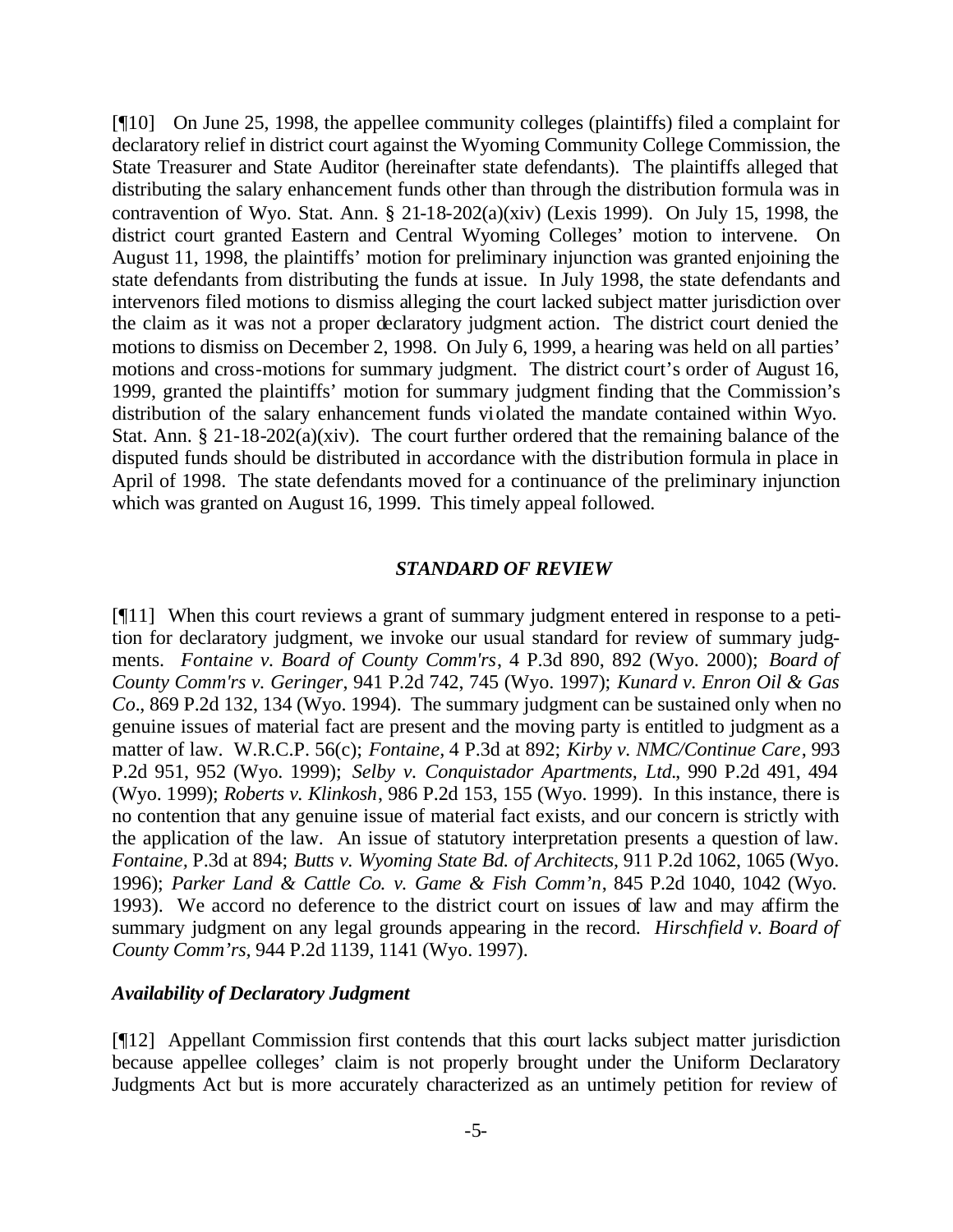final agency action. We have reiterated on many occasions that subject matter jurisdiction cannot be waived. *Hirschfield v. Board of County Comm'rs*, 944 P.2d at 1141 (citing *Cotton v. Brow*, 903 P.2d 530, 531 (Wyo. 1995) and *Brunsvold v. State*, 864 P.2d 34, 36 (Wyo. 1993)). "The first and fundamental question on every appeal is that of jurisdiction; this question cannot be waived; it is open for consideration by the reviewing court whenever it is raised by any party, or it may be raised by the court of its own motion." *Hirschfield,* 944 P.2d at 1141 (quoting *Gookin v. State Farm Fire & Casualty Ins. Co.,* 826 P.2d 229, 232 (Wyo. 1992)). This court can have no greater jurisdiction of the subject matter than the district court. Where the district court is without jurisdiction in an administrative appeal from an agency, this court must dismiss the appeal. *Sheridan Retirement Partners v. City of Sheridan*, 950 P.2d 554, 556 (Wyo. 1997) (citing *Scanlon v. Schrinar,* 759 P.2d 1243, 1246 (Wyo. 1988)).

[ $[13]$  Wyoming's Uniform Declaratory Judgments Act<sup>3</sup> states that it is remedial and should be liberally construed and administered. Wyo. Stat. Ann. § 1-37-114 (LexisNexis 2001). "We do not interpret it in a narrow or technical sense, and there remains the prerequisite that the party seeking declaratory relief present the court with an actual controversy." *Hirschfield,* 944 P.2d at 1142 (citing *Rocky Mountain Oil & Gas Ass'n v. State,* 645 P.2d 1163, 1168 (Wyo. 1982)). This court determined in *Rocky Mountain Oil*, at 1168:

> Ordinarily, a declaratory judgment action is not a substitute for an appeal [from administrative decisions.] . . . If, however, such desired relief concerns the validity and construction of agency regulations, or if it concerns the constitutionality or interpretation of a statute upon which the administrative action is, or is to be, based, it should be entertained.

The court's conclusion in *Rocky Mountain Oil* was based in multiple sources: the plain language of the act (Wyo. Stat. Ann. §§ 1-37-102 and -114); W.R.C.P. 57, which provides in pertinent part, "[t]he existence of another adequate remedy does not preclude a judgment for declaratory relief in cases where it is appropriate;" as well as W.R.A.P. 12.12, which provides:

> The relief, review, or redress available in suits for injunction against agency action or enforcement, in actions for recovery of money, *in actions for a declaratory judgment*

 $3$  Wyo. Stat. Ann. § 1-37-102 (LexisNexis 2001) provides:

Courts of record within their respective jurisdictions may declare rights, status and other legal relations whether or not further relief is or could be claimed. No proceeding is open to objection on the ground that a declaratory judgment or decree is prayed for. The declaration may be either affirmative or negative in form and effect, and such declarations shall have the effect of a final judgment.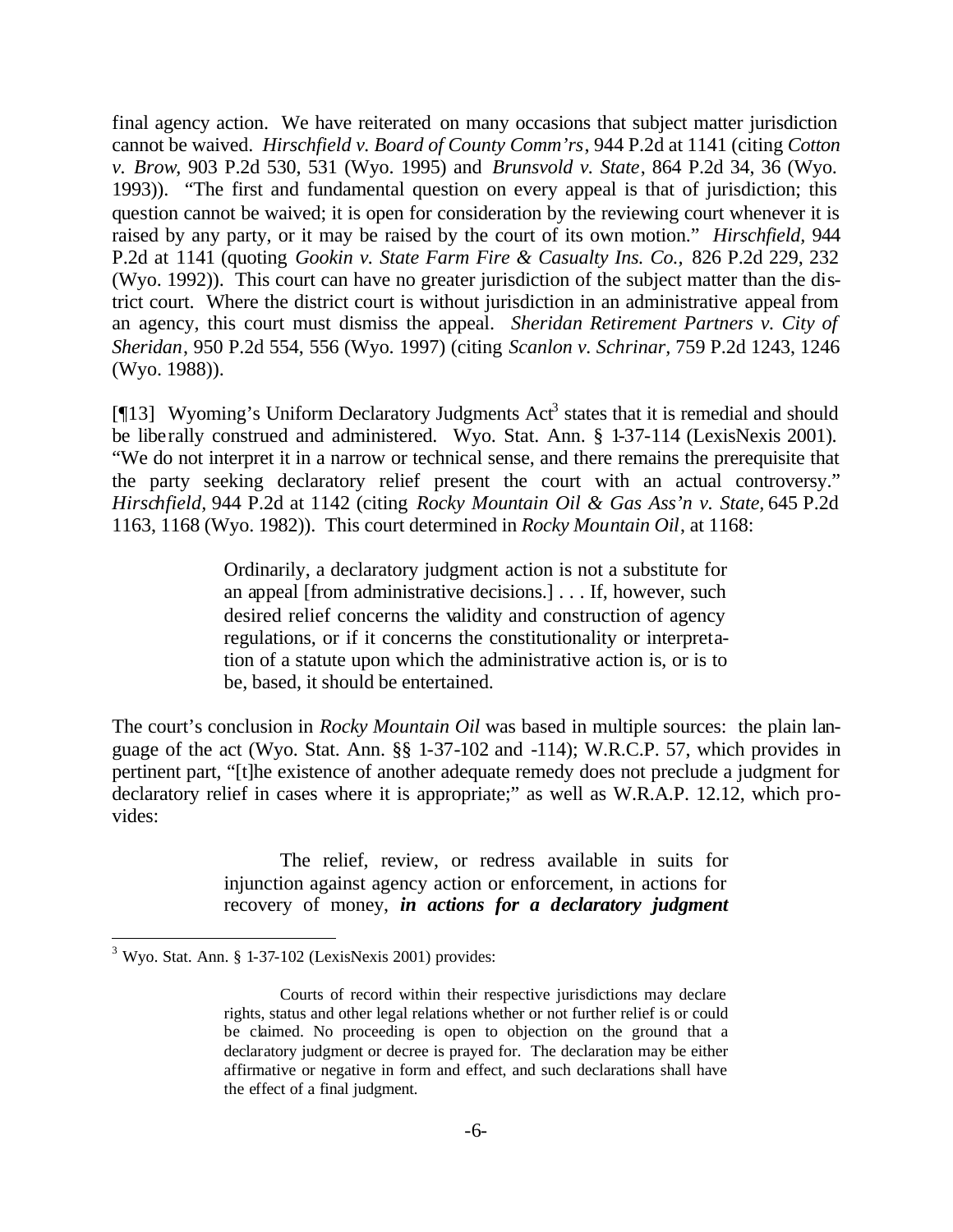*based on agency action or inaction,* in actions seeking any common law writ to compel, review or restrain agency action *shall be available by independent action notwithstanding any petition for review.*

(Emphasis added.) The *Rocky Mountain Oil* court ultimately held: "Inasmuch as a declaratory judgment act is available to appellees as an independent action, separate and apart from a petition for review, the time in which a petition for review must be filed is immaterial." *Id.*  at 1169.

[¶14] Following our decision in *Rocky Mountain Oil*, as directed by the statute, we have continued to liberally construe the availability of an action for declaratory judgment to consider issues arising from agencies' interpretations of statutes. *See Campbell County Sch. Dist. v. Catchpole,* 6 P.3d 1275 (Wyo. 2000); *Hirschfield v. Board of County Comm'rs*, 944 P.2d 1139 (Wyo. 1997); *Board of Equalization v. Jackson Hole Ski Corp.,* 737 P.2d 350 (Wyo.) *modified on other grounds*, 745 P.2d 58 (Wyo. 1987); *State v. Kraus,* 706 P.2d 1130 (Wyo. 1985).

[¶15] In the instant case, the district court in accepting jurisdiction concluded that:

Defendants have argued that the basis for WCCC's funding decision lies in Wyoming Statutes. Specifically, Defendant WCCC has directed the Court's attention to Wyoming Statute § 21-18-202(a)(vii) and (xiv) and § 21-18-205(c)(i). Plaintiffs contend that the interpretation of Wyoming Statutes § 21-18-  $202(a)(vii)$  requires the distribution of all funds through the funding formula. . . . The interpretation of these statutes is an issue appropriate for this Court, and appropriate for a declaratory judgment.

We agree. Resolution of the case before us necessarily requires more than incidental statutory interpretation and construction; therefore, an independent action for declaratory judgment was available to the plaintiffs below. Consequently, any failure to file a timely petition for review under W.A.P.A. is immaterial and neither deprived the lower court of subject matter jurisdiction nor this court of appellate jurisdiction.

#### *Statutes Governing Distribution of State Aid to Community Colleges*

[¶16] We turn, therefore, to the statutes that are the focus of dispute. We review a district court's statutory interpretation on a *de novo* basis. *Campbell County Sch. Dist. v. Catchpole,*  6 P.3d 1275, 1285 (Wyo. 2000); *Corkill v. Knowles*, 955 P.2d 438, 440 (Wyo. 1998). In interpreting statutes, our primary consideration is to determine the legislature's intent. *Fontaine v. Board of County Comm'rs*, 4 P.3d 890, 894 (Wyo. 2000); *State ex rel. Motor Vehicle Div. v. Holtz*, 674 P.2d 732, 736 (Wyo. 1983). Legislative intent must be ascertained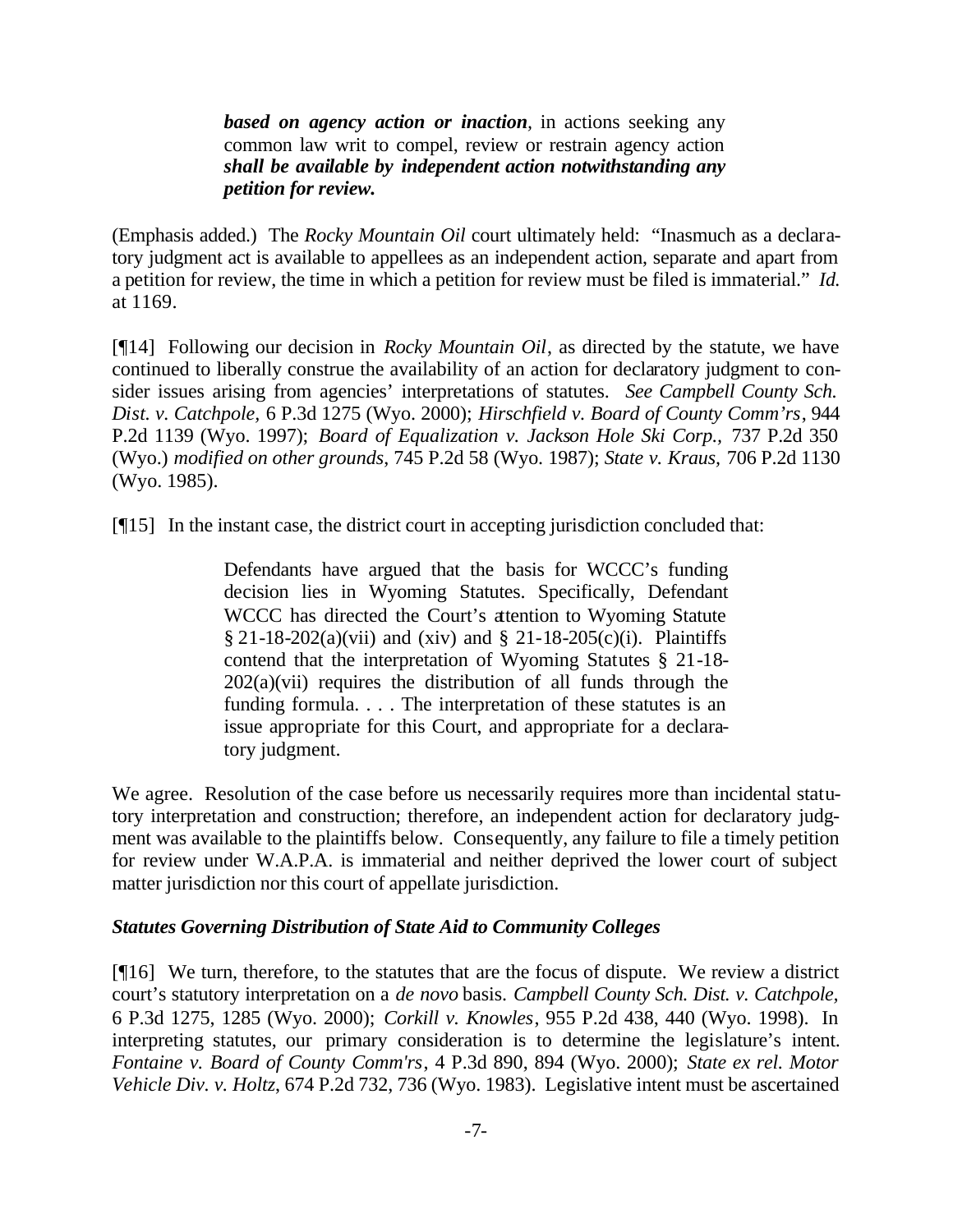initially and primarily from the words used in the statute. *Allied-Signal, Inc. v. State Board of Equalization,* 813 P.2d 214, 219 (Wyo. 1991); *Phillips v. Duro-Last Roofing, Inc.*, 806 P.2d 834, 837 (Wyo. 1991). When the words are clear and unambiguous, a court risks an impermissible substitution of its own views, or those of others, for the intent of the legislature if any effort is made to interpret or construe statutes on any basis other than the language invoked by the legislature. *Allied-Signal*, 813 P.2d at 219. Moreover, "[a]ll statutes must be construed *in pari materia*; and in ascertaining the meaning of a given law, all statutes relating to the same subject or hav[ing] the same general purpose must be considered and construed in harmony." *Fontaine*, 4 P.3d at 894 (citing *State ex rel. Motor Vehicle Div. v. Holtz*, 674 P.2d at 735).

[¶17] Therefore, in performing our review, we look first to the plain and ordinary meaning of the words to determine if the statute is ambiguous. *Olheiser v. State ex rel. Worker's Compensation Div*., 866 P.2d 768, 770 (Wyo. 1994) (citing *Parker Land & Cattle Co. v. Game & Fish Comm'n*, 845 P.2d 1040, 1042-43 (Wyo. 1993)). A statute is clear and unambiguous if its wording is such that reasonable persons are able to agree on its meaning with consistency and predictability. *Parker Land & Cattle*, at 1043. Conversely, a statute is ambiguous if it is found to be vague or uncertain and subject to varying interpretations. *Id*. We have said that divergent opinions among parties as to the meaning of a statute may be evidence of ambiguity. *Basin Electric Power Co-op. v. State Bd. of Control*, 578 P.2d 557, 561 (Wyo. 1978). However, the fact that opinions may differ as to a statute's meaning is not conclusive of ambiguity. Ultimately, whether a statute is ambiguous is a matter of law to be determined by the court. *Allied-Signal*, 813 P.2d at 219.

[¶18] If we determine that the statute is ambiguous, we resort to general principles of statutory construction to determine the legislature's intent. *Petroleum Inc. v. State ex rel. State Bd. of Equalization*, 983 P.2d 1237, 1240 (Wyo. 1999) (citing *Parker Land & Cattle Co*., 845 P.2d at 1044).

> $[II]$ n ascertaining the legislative intent in enacting a statute  $\ldots$ the court . . . must look to the mischief the act was intended to cure, the historical setting surrounding its enactment, the public policy of the state, the conditions of the law and all other prior and contemporaneous facts and circumstances that would enable the court intelligently to determine the intention of the lawmaking body.

*Parker Land & Cattle Co.* at 1044 (quoting *Carter v. Thompson Realty Co*., 58 Wyo. 279, 131 P.2d 297, 299 (1942)). In addition, if a statute is ambiguous, we will give some deference to an interpretation by the agency charged with execution of the statute unless its interpretation is clearly erroneous. *Parker Land & Cattle Co*., 845 P.2d at 1045; *Mowry v. State ex rel. Wyoming Retirement Bd*., 866 P.2d 729, 731 (Wyo. 1993). However, we are not bound by an agency's interpretation; the final construction of an ambiguous statute is a question for the court. *Parker Land & Cattle Co*., at 1045.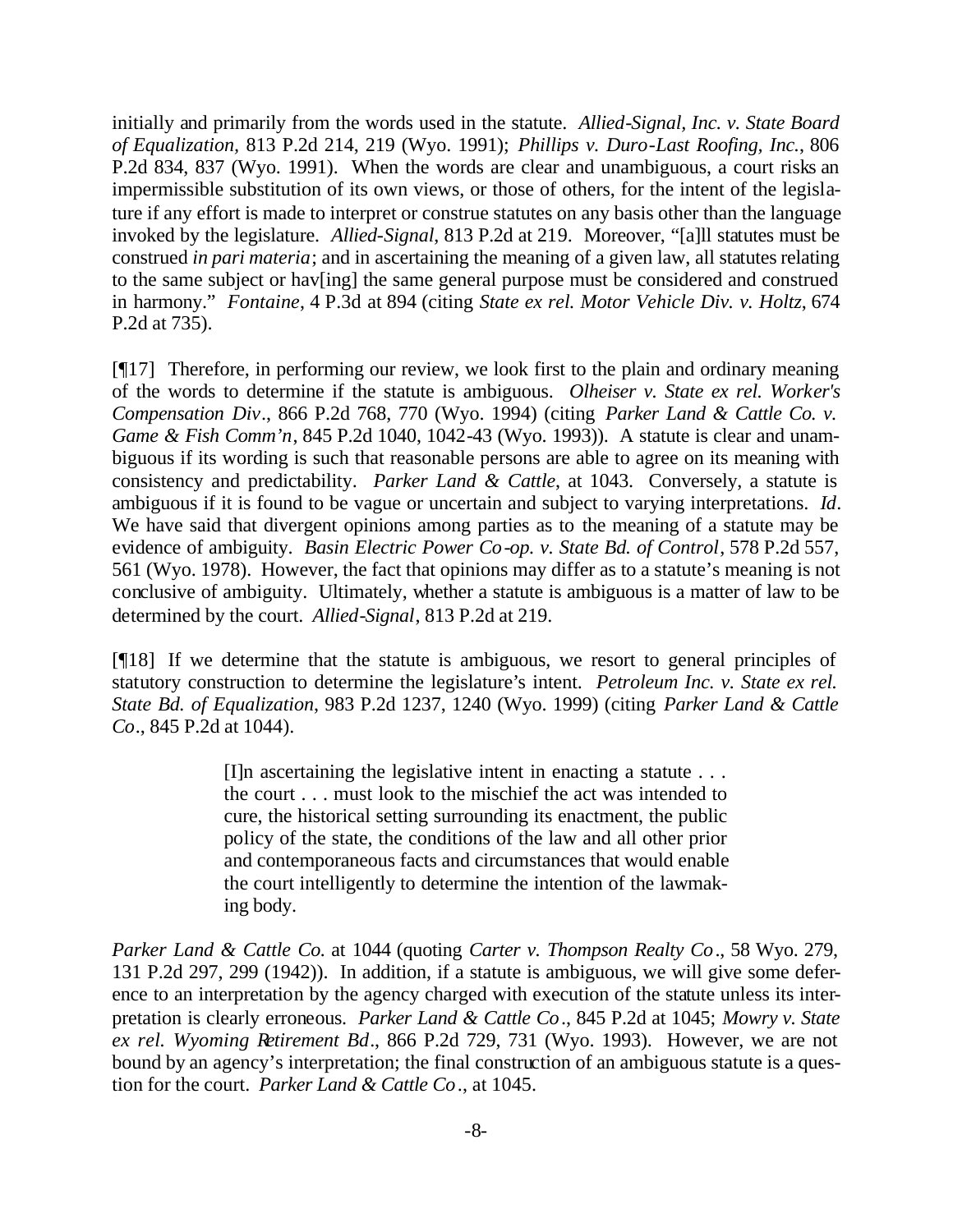[¶19] The district court determined that the Commission's action in distributing \$1,385,176 of state aid other than through the distribution formula was a violation of Wyo. Stat. Ann. § 21-18-202(a)(xiv) (Lexis 1999) which it found mandates that all appropriated state assistance to community colleges be distributed through the Commission's distribution formula established pursuant to the section. The subsection on which the district court relied is found under the title "*Power and duties of the commission*" and provides:

(a) The commission shall:

. . .

(xiv) On or before January 2, 1991, establish a formula for distribution of state assistance to community colleges which is approved by a majority of commission members and which provides that no institution solely as a consequence of its implementation, shall have its total budget reduced by more than two percent (2%) in any fiscal year from the preceding approved total budget[.]

[¶20] In response, the Commission and appellant community colleges contend that the Commission's action in distributing the \$1,385,176 in salary enhancement funds outside the distribution formula is authorized by statutes that grant it discretion in the distribution of funds appropriated by the legislature. Moreover, they justify any departure from the formula as a good faith attempt to effectuate the legislative objective which formed the basis for the appropriation: that staff salaries at each community college reach 90% of the comparator groups. In particular, appellants point to Wyo. Stat. Ann. § 21-18-202(a)(vii), similarly found under the title, "*Powers and duties of the commission*." This subsection provides:

(a) The commission shall:

. . .

(vii) Administer the program of state support for the community college system including distribution of amounts authorized by the legislature. Budgets filed with the commission under W.S. 16-4-111 shall be open for public review.

[¶21] Appellants further rely upon Wyo. Stat. Ann. § 21-18-205 (Lexis 1999) entitled, "*Appropriation and distribution of state funds; restrictions; budget authority*." The statute in pertinent part provides:

> (c) State funding for the assistance of community colleges shall be appropriated to the community college commission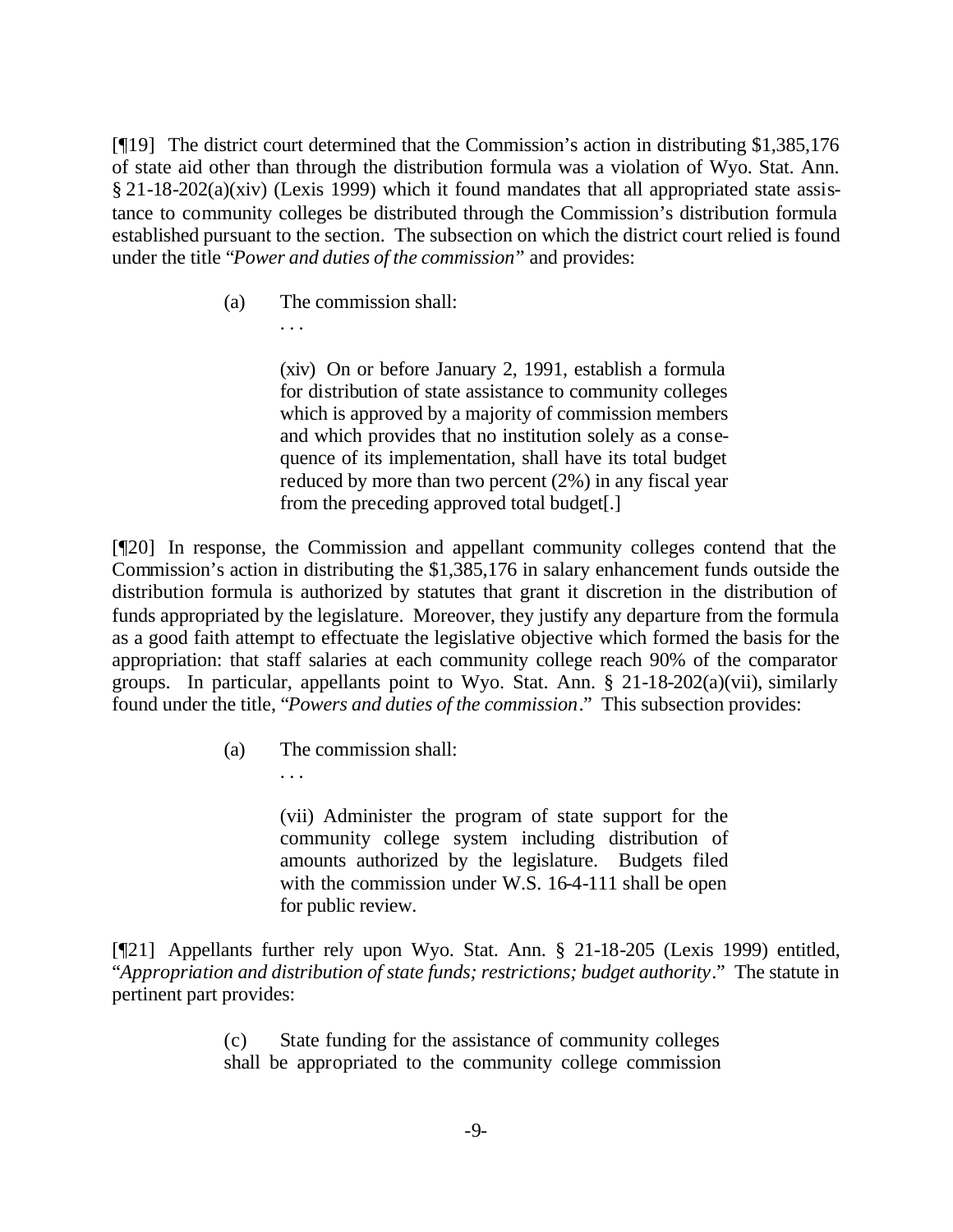unless otherwise specified by law. Funds appropriated for each biennium shall be distributed as follows:

> (i) Distribution shall be made by the commission to the community colleges at times and in amounts to be determined by the commission based upon the amount determined to be necessary to maintain services for the particular college[.]

[¶22] This court's responsibility in interpreting the above statutes is to follow the rule that statutes *in pari materia* should be compared and harmonized, if possible, and, "if not susceptible of a construction which will make all of their provisions harmonize, they are made to operate together so far as possible consistently with the evident intent of the latest enactment." *Huber v. Thomas,* 45 Wyo. 440, 19 P.2d 1042, 1044 (Wyo. 1933) (quoting *Burton v. Union Pacific Coal Co.*, 18 Wyo. 362, 107 P. 391, 397 (Wyo. 1910)).

[¶23] First, we find that the three statutory subsections are *in pari materia* because all concern the distribution of state assistance to the community colleges by the Commission. Clearly, the plain language of Wyo. Stat. Ann.  $\S$ § 21-18-202(a)(vii) and 21-18-205(c)(i) grant broad discretion to the Commission to distribute appropriated funds *at times and in amounts to be determined by the commission based upon the amount determined to be necessary to maintain services for the particular college***.** These sections were enacted as part of "the Wyoming Community College Code of 1985," a comprehensive amendment responsible for creating the modern-day community college system. 1985 Wyo. Sess. Laws ch. 208, § 1. Were these the only applicable sections, we might agree with the Commission that so long as its actions in distributing state assistance to community colleges were not an abuse of discretion they would almost certainly be upheld. However, four years later, in 1989, the legislature enacted Wyo. Stat. Ann. § 21-18-202(a)(xiv). 1989 Wyo. Sess. Laws ch. 248, § 2. The plain language of this section states that the Commission *shall "*on or before January 2, 1991, establish a formula for distribution of state assistance to community colleges which is approved by a majority of commission members . . . ." This court stated nearly 72 years ago: "It is a familiar and elementary rule of statutory construction that if it is not possible to reconcile inconsistent statutes, the dates of their enactment will be consulted in determining the legislative meaning and effect given to the later one." *Marsh v. Aljoe*, 41 Wyo. 119, 282 P. 1055, 1057 (Wyo. 1929). "[I]f the conflict cannot be reconciled so that the provisions can stand together, then the later provision will prevail over the prior one, and the prior law is considered amended by implication only to the extent of the conflict." *Johnson v. Safeway Stores, Inc.* 568 P.2d 908, 913 (Wyo. 1977).

[¶24] Reading the applicable statutes *in pari materia*, we conclude that the Commission's discretion in distributing state assistance to Community Colleges is abrogated solely to the extent that the Commission must establish a formula for the distribution of state assistance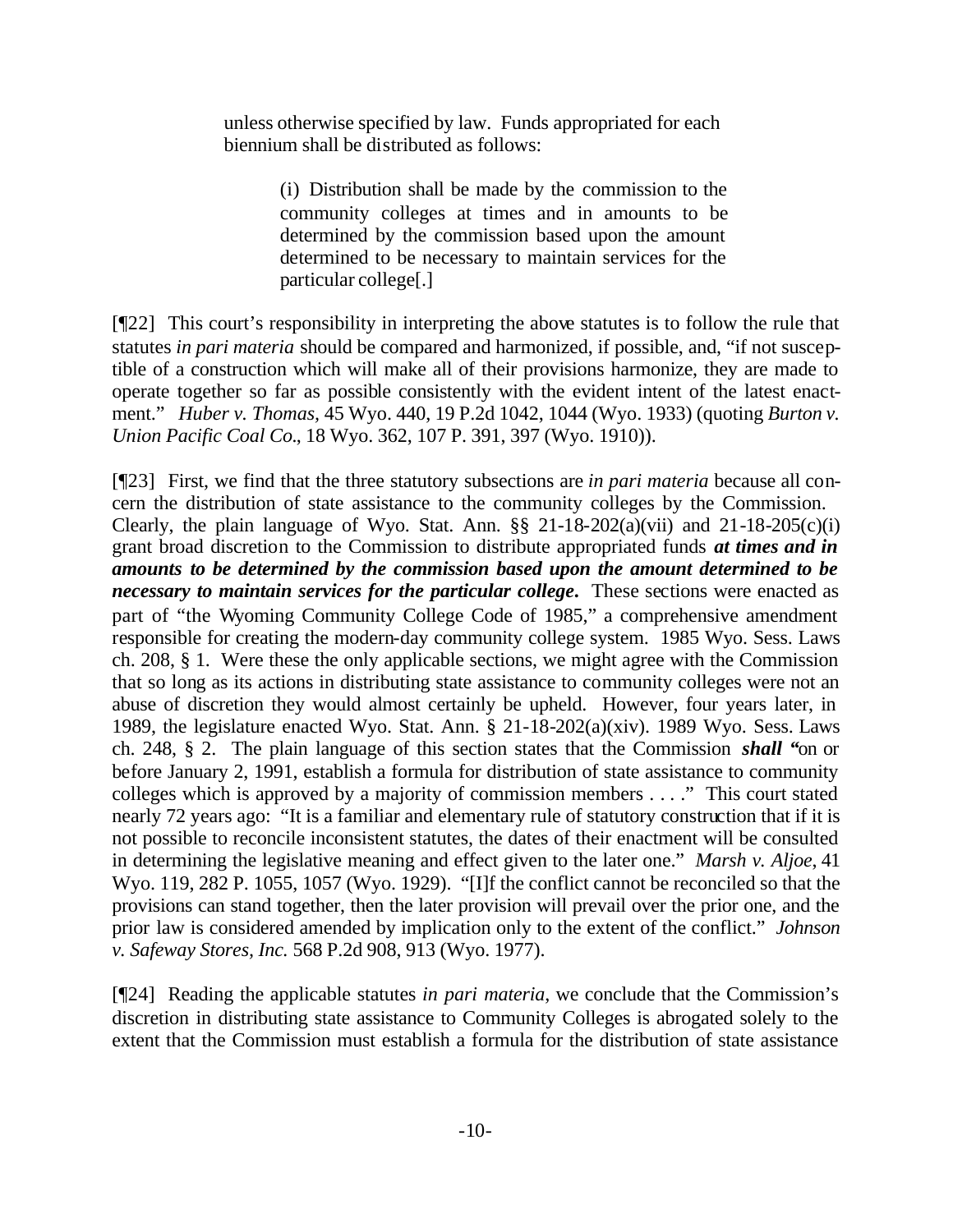that is approved by a majority of the Commission which ensures that no institution's budget is reduced by more than 2% of the preceding fiscal year's total budget. $4$ 

[¶25] Since the formula's implementation, this has consistently been the reading given to the statute by the Commission and the community colleges. The Commission generally allocates funds through its detailed formula pursuant to Wyo. Stat. Ann. § 21-18-202(a)(xiv) and distributes them at times and in amounts it determines pursuant to Wyo. Stat. Ann. § 21-18-  $205(c)(i)$ . However, in 1998 the Commission faced a decision that is the true crux of this case. The Commission, with the cooperation of the community colleges, had approached the governor and the legislature with a specific budget request for a salary enhancement appropriation of \$1,385,176 which would ensure that each college could reach the agreed-upon salary goal. The legislature's Joint Appropriation Committee, after much discussion, appropriated exactly that amount for salary enhancement funding. Unfortunately, in the final appropriation the funds were not separated or earmarked in any way but were rather included within the Commission's general appropriation. The Commission was then left with a difficult choice: distribute funds according to each college's requested need in order to effectuate the legislative salary enhancement objective, or distribute funds through the formula and most likely thwart the very purpose for which the funds were granted. The Commission ultimately determined that utilization of the distribution formula was inadequate to effectuate the legislative purpose behind the appropriation of the salary enhancement funds of \$1,385,176. It then used the discretion granted to it as the agency charged with administering state support to community colleges to distribute the special purpose funds outside of the distribution formula.<sup>5</sup>

(c) State funding for the assistance of community colleges shall be appropriated to the community college commission unless otherwise specified by law. Subject to the provisions of this section, funds appropriated for each biennium shall be distributed by the commission to community colleges in amounts determined by a funding allocation model adopted by rule of the commission. The commission may maintain a contingency reserve account utilizing any revenue derived under W.S. 9-4-  $601(b)(iv)(A)$  to be distributed as a component of the funding allocation model for specific use by the colleges for emergency repairs and preventive maintenance.

. . .

<sup>&</sup>lt;sup>4</sup> By its plain language, the statute does not require the Commission implement the formula through rulemaking.

<sup>5</sup> Following the onset of litigation in this case, the applicable statutes were amended. *See* 2000 Wyo. Sess. Laws ch. 33, § 1 & 2. The amended statute, Wyo. Stat. Ann. §§ 21-18-205(c) & (e), provides:

<sup>(</sup>e) The commission may request additional state funding to be designated as special purpose funding, accounted for and distributed separately from distributions under the funding allocation model. Funds appropriated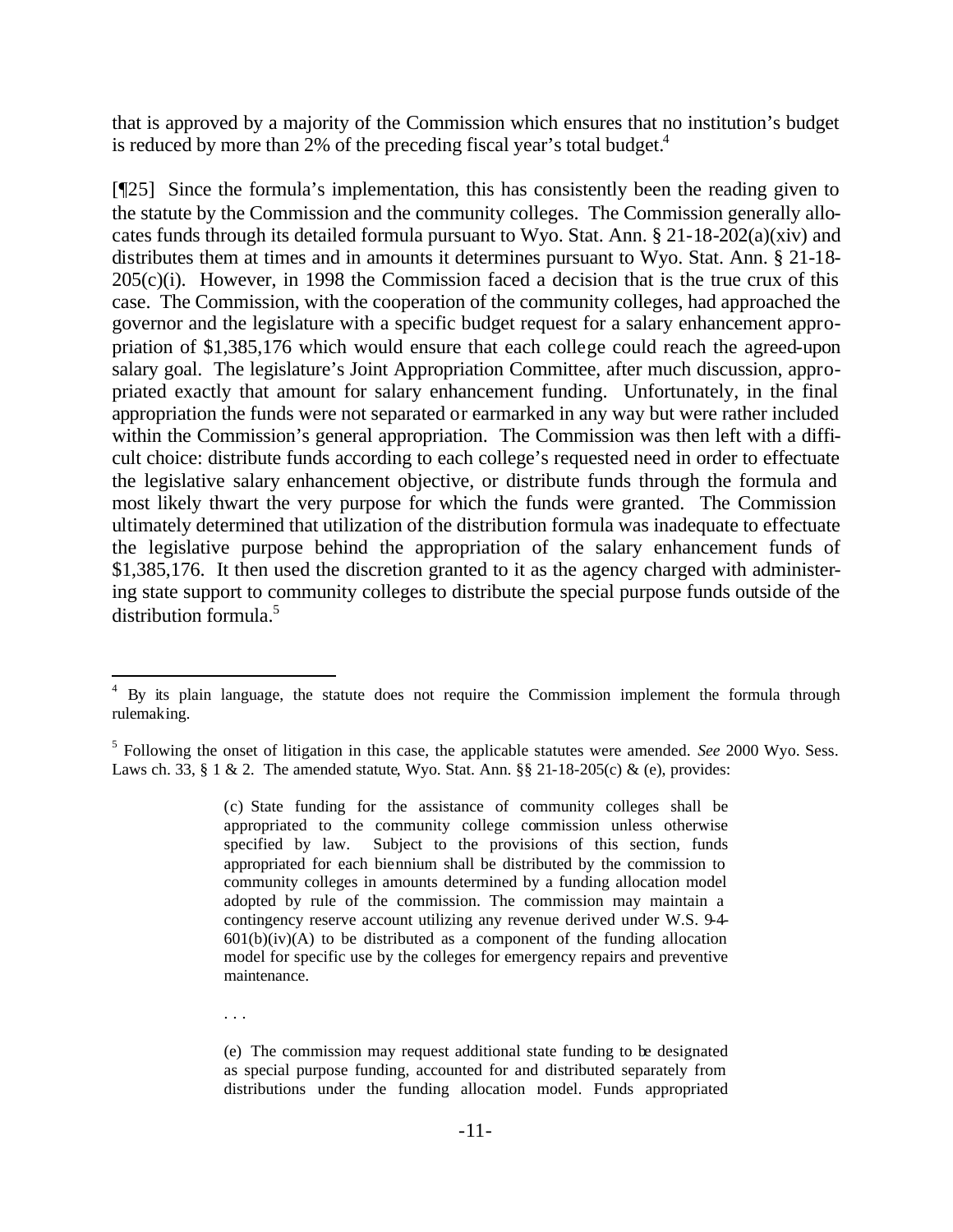[¶26] Reading the statutes *in pari materia* under the specific facts of this case, where ample evidence exists in the record to support the undeniable conclusion that the legislature appropriated funds for a specific purpose, we believe Wyo. Stat. Ann. §§ 21-18-202(a)(vii) and 21- 18-205(c)(i) give the Commission the discretion to determine that its general distribution formula is inadequate to effectuate the precise legislative purpose behind the particular appropriation. Thus, the Commission could determine to distribute the \$1,385,176 other than through the Commission's detailed general distribution formula and according to each college's individualized need.

[¶27] However, we believe the legislative intent behind the requirement of a distribution formula, i.e. to ensure equitable distribution of state assistance among the seven community colleges, necessarily maintains its validity even when the Commission exercises its discretion to distribute funds other than through the general distribution formula. *Webster's Ninth New Collegiate Dictionary* (1991) defines "formula" as "a prescribed or set form or method." *Id.* at 485. Indeed, the Commission itself recognized this responsibility when it stated in its budget narrative request for the biennium at issue that one of its objectives is "[t]o ensure the equitable distribution of, and accountability for, state aid dollars utilized in community college instructional and support programs." To even greater effect, the plain language of Wyo. Stat. Ann. § 21-18-202(a)(ix) mandates that **"***the Commission shall . . . insure uniform accounting of full-time equivalency and financial data of the community colleges***."**  (Emphasis added.) Consequently, the Commission violated Wyoming statute when it distributed the funds according to budget requests that were not generated by a uniform methodology thus insuring a uniform accounting of the community colleges' salary enhancement data. No two colleges calculated their need for salary enhancement in precisely the same manner. Striking disparities in requested funds are found among those colleges that averaged their own salaries and compared those salaries to the comparator groups, and those colleges which did not average salaries. It would appear to this court to be a fundamental tenet of the concept of "equitable distribution" that while individual need may vary, the method used to calculate that need may not.

#### *CONCLUSION*

[¶28] We find that the district court erred in interpreting the governing statutes to require the Commission to distribute specially appropriated funds through its general distribution formula; however, we also find that the Commission's distribution of funds according to the community colleges' wildly varying budget request methods was a violation of Wyoming statute. We reverse and remand to the district court to enter an order that the Wyoming Community College Commission establish a uniform accounting method or "formula" which is approved by a majority of Commission members to determine each college's need for the

pursuant to this subsection shall be distributed in amounts and at times determined by the commission.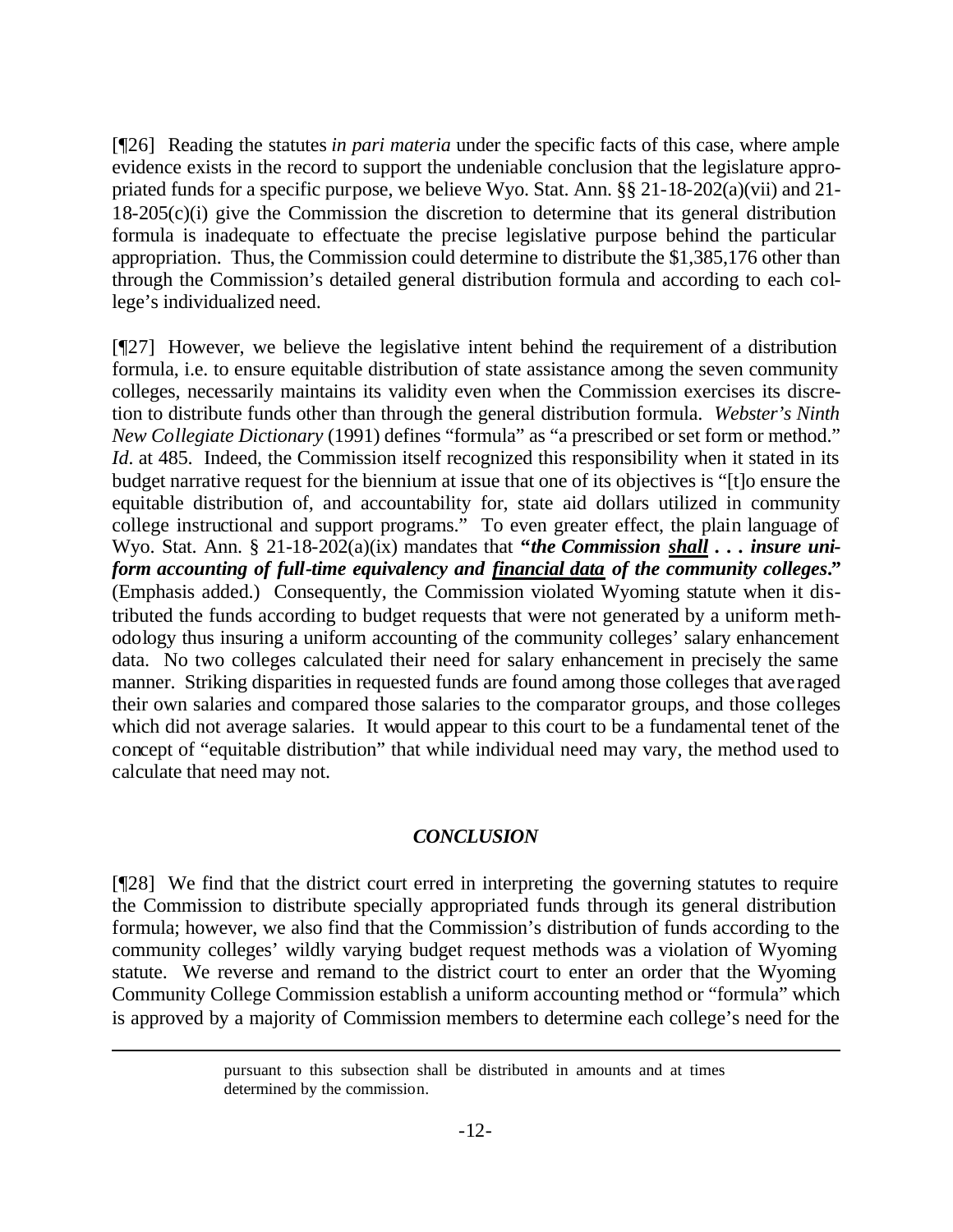salary enhancement funds and to then distribute the remaining funds pro-rata according to the uniformly calculated salary requests.